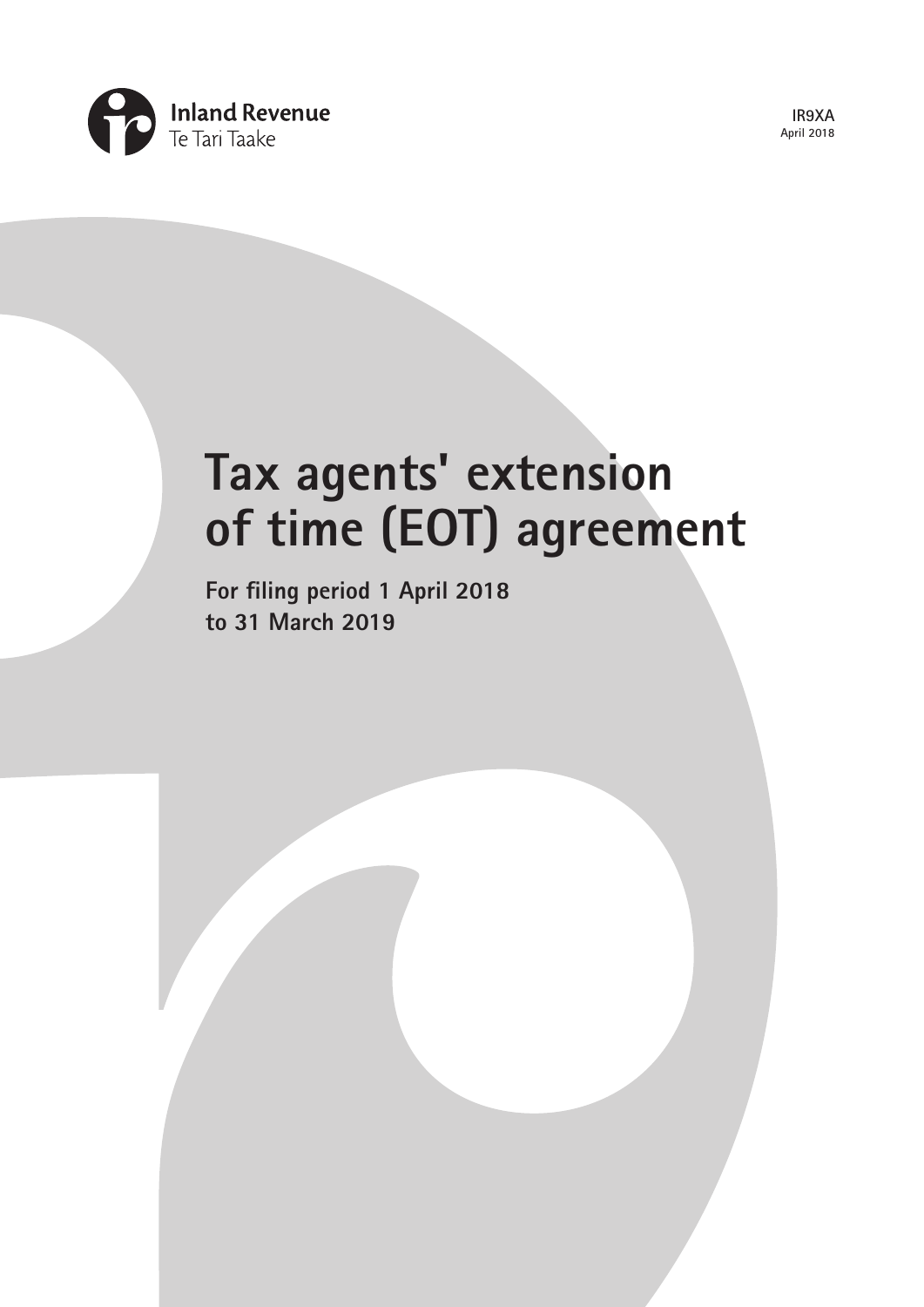# **Contents**

# **Extension of time (EOT) arrangements for 2018 returns**

| Introduction                                      | 3              |
|---------------------------------------------------|----------------|
| Why have an EOT?                                  | 3              |
| EOT filing guidelines and dates                   | 3              |
| Standard, E-File and late balance dates           | 3              |
| Negotiated personal guidelines - genuine reasons  | 3              |
| Linking and EOT                                   | $\overline{4}$ |
| Two or more returns outstanding                   | 4              |
| Requesting information to file returns            | $\overline{4}$ |
| Deferral of policing for clients with exceptional |                |
| circumstances ("D status")                        | $\overline{4}$ |
| Late provision of information (L letter)          | $\overline{4}$ |
| Request to withdraw a client's EOT                | $\overline{4}$ |
| Request to reinstate a client's EOT               | $\overline{4}$ |
| Filing performance as at 31 March 2019            | 5              |
| Returns outstanding after 31 March 2019           | 5              |
| Withdrawing a tax agent's EOT                     | 5              |
| Reinstating a tax agent's EOT                     | 5              |
| List of tax agents                                | 5              |
| Reports                                           | 6              |
| Copy of the "L letter"                            | 7              |
| Legislation relating to EOT                       | 8              |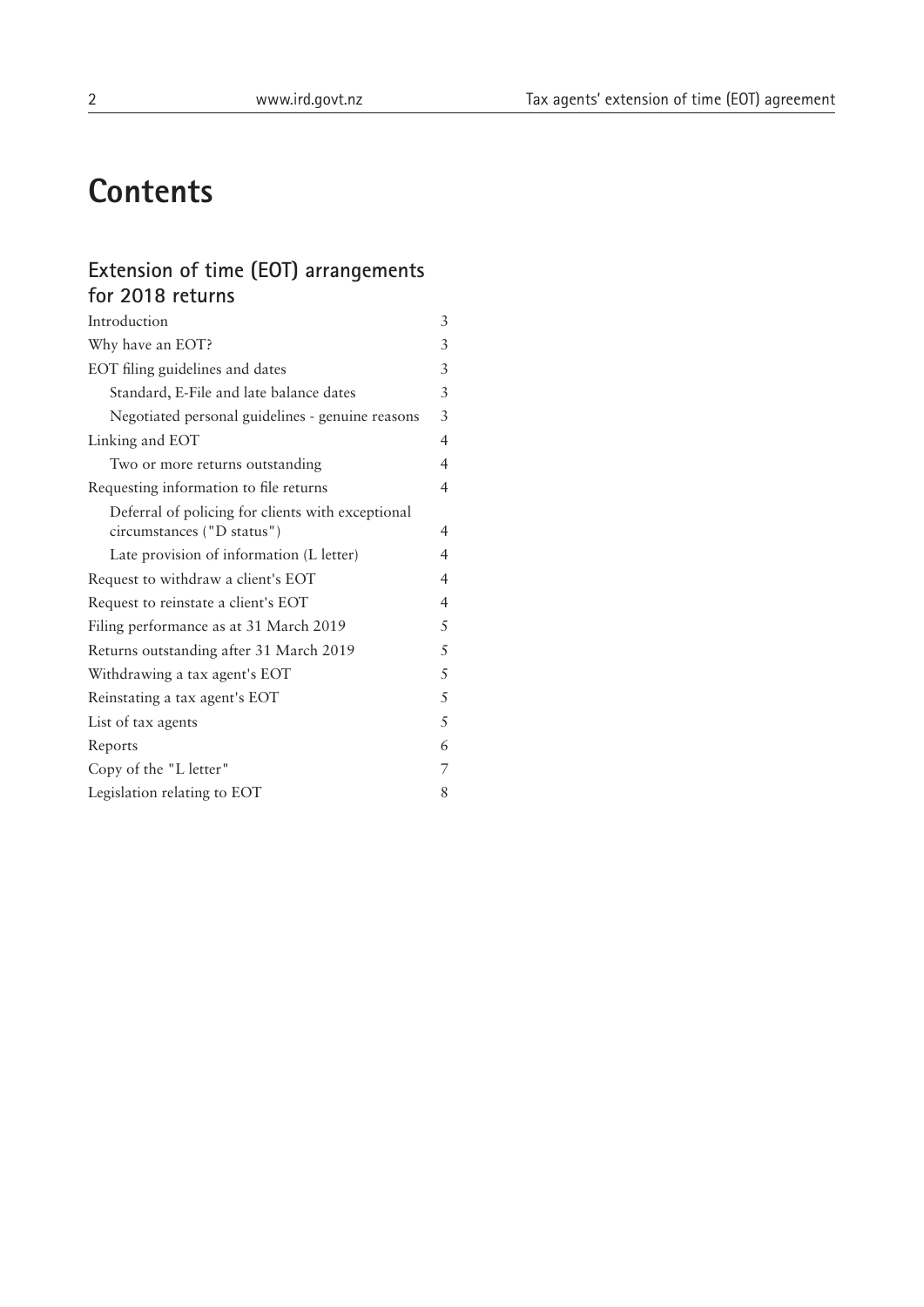# **Extension of time (EOT) arrangements for 2018 returns**

# **Introduction**

Legislation extends the time tax agents have to file their clients' tax returns up to 31 March each year.

The extension of time (EOT) agreement sets out the guidelines for the percentage of returns to be filed by certain dates throughout the year.

It makes provisions for excluding clients from the 31 March target percentage if they're late providing you with the information necessary to file a return.

It also allows for special arrangements where a client's return is affected by exceptional circumstances.

Chartered Accountants Australia and New Zealand (CA ANZ), previously NZICA and Inland Revenue annually negotiate the administrative details of applying an automatic EOT to agents.

This agreement is applied by Inland Revenue to all tax agents, whether or not they're members of CA ANZ.

# **Why have an EOT?**

Legislation requires income tax returns to be filed by 7 July each year. However, the Commissioner can give the clients of tax agents an extension of time to file income tax returns up to, but not beyond, 31 March of the following year. See page 7 for legal references.

Realistically tax agents couldn't prepare all returns by 7 July, so the EOT agreement lets:

- tax agents spread return filing over a year rather than in one peak period
- Inland Revenue maintain an even flow of tax returns over a 12-month window and ensure no work is carried over to the next filing year.

# **EOT filing guidelines and dates**

Interim dates are provided each year as a guideline to help you meet the requirement to file 100% of your clients' returns by 31 March. If some returns can't be filed by 31 March 2019 this agreement sets out how these will be managed.

As well as a guide to file 100% of returns by 31 March, interim dates also help us manage the processing of the returns filed.

The interim dates are negotiable and won't be monitored unless you fail to file 90% of returns as at 31 March. If this happens we'll issue a caution. Your EOT arrangement will then be supervised by your account manager for the following filing year.

#### **Standard, E-File and late balance dates**

If you haven't negotiated personal dates, the following interim dates apply as your guidelines:

- 40% of clients' returns filed by 14 September 2018
- 60% of clients' returns filed by 9 November 2018
- 80% of clients' returns filed by 8 February 2019.

These dates are to help you meet the required:

• 100% of clients' returns filed by 31 March 2019.

**Negotiated personal guidelines - genuine reasons**

If you failed to file at least 90% of 2017 returns as at 31 March 2018 you would have received a caution and your account manager will be supervising your EOT arrangement for the filing of 2018 returns.

This may include negotiating interim guidelines that better suit your business, but still with the requirement to file 100% by 31 March 2019.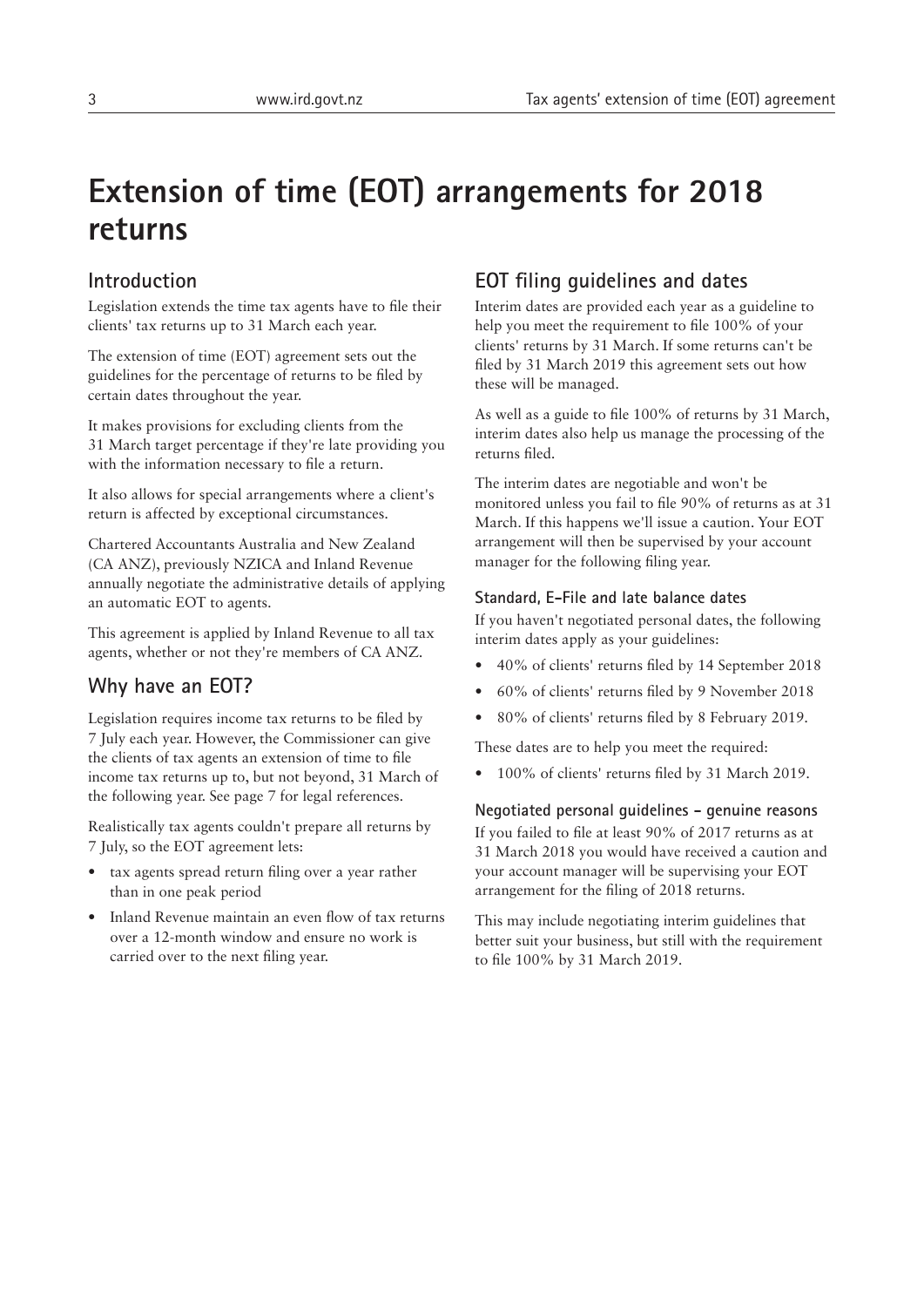# **Linking and EOT**

When you link a new client you'll automatically be given an EOT unless the client has two or more returns outstanding.

#### **Two or more returns outstanding**

New clients with two or more returns unfiled at the time of linking (R EOT) won't be entitled to an automatic EOT for the current year.

If you take on a client and find they have returns outstanding for two or more years, there are two alternatives:

- 1. If the returns identified aren't required to be filed, call the tax agents' line or advise your account manager.
- 2. You or the client may apply for an individual EOT arrangement under section 37(3) of the Tax Administration Act 1994.

# **Requesting information to file returns**

Inland Revenue and CA ANZ agreed on the following process to help tax agents obtain information so they're able to file a return for their client.

#### **Deferral of policing for clients with exceptional circumstances ("D status")**

We can't give an EOT beyond 31 March because we're constrained by legislation. However, in some circumstances clients can't file their returns by 31 March through no fault of their own. In these situations we'll change the client's EOT status to D (deferred) if they have:

- Y (EOT granted), or
- L (L letter requesting information) for the current year.

After 31 March, these clients will automatically be restored to the agent's client list for filing their 2019 returns.

#### **Late provision of information (L letter)**

If a client has an EOT and is late providing you with all the necessary information to complete their returns, you can issue a reminder letter by calling our 0800 tax agents' self-service line (0800 456 678).

#### **Note**

The letter is issued in the name of Inland Revenue. It won't be attributed to you or your agency and can't be used for clients who don't have an EOT or an overseas address. It reminds clients they haven't provided their tax agent with enough information to file a return. A copy of the L letter is on page 6.

The L letter is only available between August and the following February.

# **Request to withdraw a client's EOT**

You can request the withdrawal of a particular client's EOT at any time by writing to your account manager or calling the tax agents' line.

We won't reinstate your EOT for that client without your agreement.

# **Request to reinstate a client's EOT**

The EOT may be reinstated for your client for the 2019 filing year if:

- the 2018 return and current outstanding 2017 return are filed before a late filing penalty is imposed after 7 July, or
- it's unrealistic to expect the client to file their 2018 return before a late filing penalty is applied. Approval for reinstatement of the client's EOT may be negotiated provided:
	- the reasons for not filing the 2017 return by 31 March 2018 have been reviewed, and
	- where possible remedied, and
	- the agent has given us a written undertaking that their 2018 return will be filed by 31 March 2019.

Where a written guarantee can't be provided, an individual extension of time may be negotiated. Any reinstatement of your EOT is at the discretion of the account manager and will be based on your past and present filing performance.

If you want to apply for reinstatement please contact us prior to any late filing penalty being imposed on the 2018 tax return.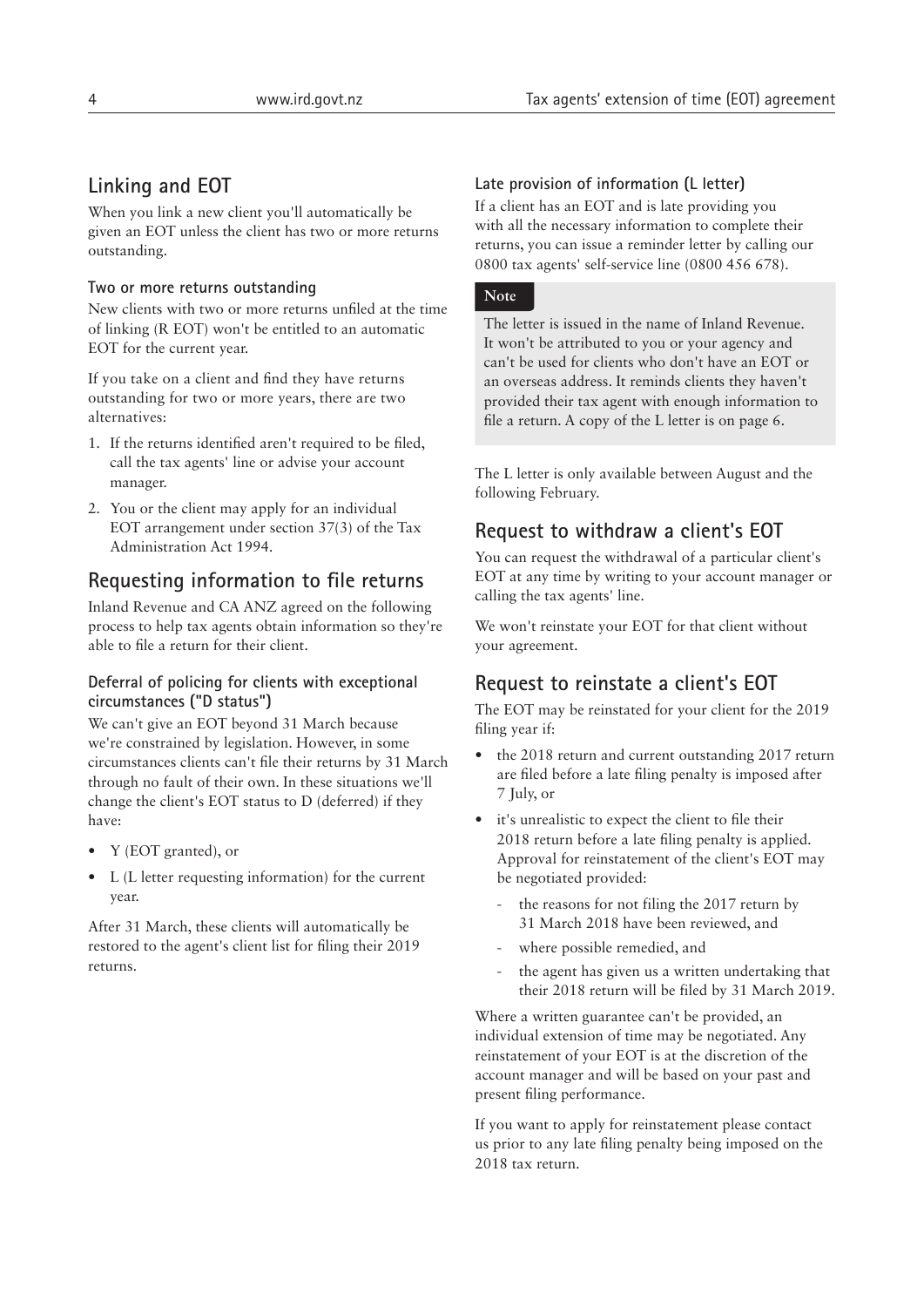# **Filing performance as at 31 March 2019**

If you've filed less than 100% of your client's returns by 31 March 2019 we'll take the following actions.

Where your performance is:

- 98% or better, we'll send you a letter of achievement and encouragement towards the ultimate goal of 100%
- less than 90%, we'll send you a caution and will supervise the EOT arrangement for your 2019-20 return filing year
- less than 90% as at 31 March 2018 and less than 90% as at 31 March 2019, we'll consult with you and may withdraw your EOT.

# **Returns outstanding after 31 March 2019**

Returns outstanding after 31 March 2019 will be subject to enforcement action. We'll automatically withdraw your EOT for the client for the following year. To prevent any misunderstandings over actions we may take for overdue returns we'll maintain open communications with you. If you haven't filed 100% of your returns by 31 March, and we haven't heard from you, we'll contact the client direct to discuss their outstanding return.

# **Withdrawing a tax agent's EOT**

If your performance was less than 90% as at 31 March 2018, we may withdraw your EOT if your filing is below 90% as at 31 March 2019. This won't be done without first issuing a notice in writing that we're considering withdrawing the EOT and inviting you to discuss your circumstances with your account manager or Inland Revenue manager.

# **Reinstating a tax agent's EOT**

If your EOT is withdrawn it won't be reinstated before the end of the 2019-20 filing year.

Any reinstatement of your EOT is at the discretion of the account manager and will be based on your past and present filing performance.

An EOT can't be reinstated before the next filing year.

### **List of tax agents**

We may remove you or your agency from our list if the Commissioner is satisfied that continuing to list you as a tax agent would adversely affect the integrity of the tax system and/or you're not eligible to be a tax agent (after a thorough review).

For more information go to **[www.ird.govt.nz/taxagents](http://www.ird.govt.nz/taxagents)** (search keywords: agents list).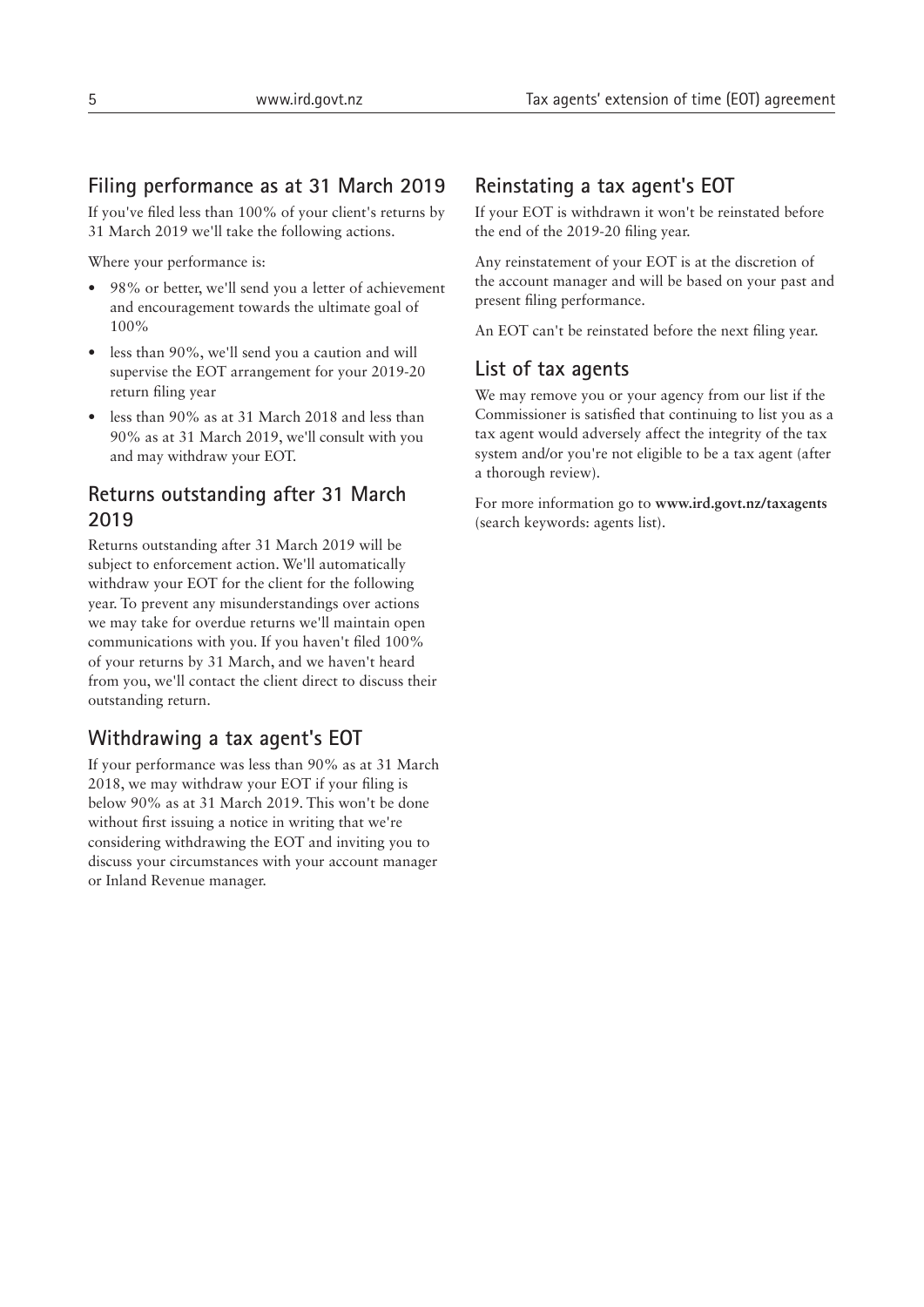## **Reports**

We generate six reports periodically to help you manage your return filing. You can also request them by calling your account manager.

All the reports indicate:

- the period covered
- the date produced
- your agency's IRD number and name.

For more information about EOTs and reports go to **www.ird.govt.nz/taxagents**

#### **AMBR1000 - Client listing for return type report**

This report provides a list of clients currently linked to your agency number.

#### **AMBR1001 - List of overdue income tax returns for previous four years**

This report lists all outstanding income tax returns in the previous four years (not including the current year) for your clients.

#### **AMBR1002 - Filing statistics by return type**

This report details the number of returns required to be filed and the number lodged by return type. It also gives the percentage of lodged returns by balance date for that return type.

#### **AMBR1004 - Listing of unfiled current EOT year income tax returns**

This report lists all active clients whose current EOT year income tax returns are:

- required, and
- still unfiled, but
- not necessarily overdue.

You'll receive this report in December each year. It's also available at other times by calling the tax agents' line. You can request reports to be sorted by client's IRD number.

#### **AMBR1005 - Provisional tax listing for return period**

This report can be requested for the clients of your agency. It includes your client's balance date, provisional tax assessed, payments, transfers and the account balance.

#### **AMBR1006 - Weekly activity report**

The weekly activity report contains information about clients who have had an L letter issued, been linked or delinked, or had their EOT withdrawn.

The report is produced in five parts but you'll only receive the parts for which your agency has activity. The parts are:

- Delinked for the period
- Linked for the period
- EOT withdrawn for the period
- L letters issued for the period
- Online credit transfer transactions.

This report is generated every Friday. A copy can be requested from your account manager up to two months after issue.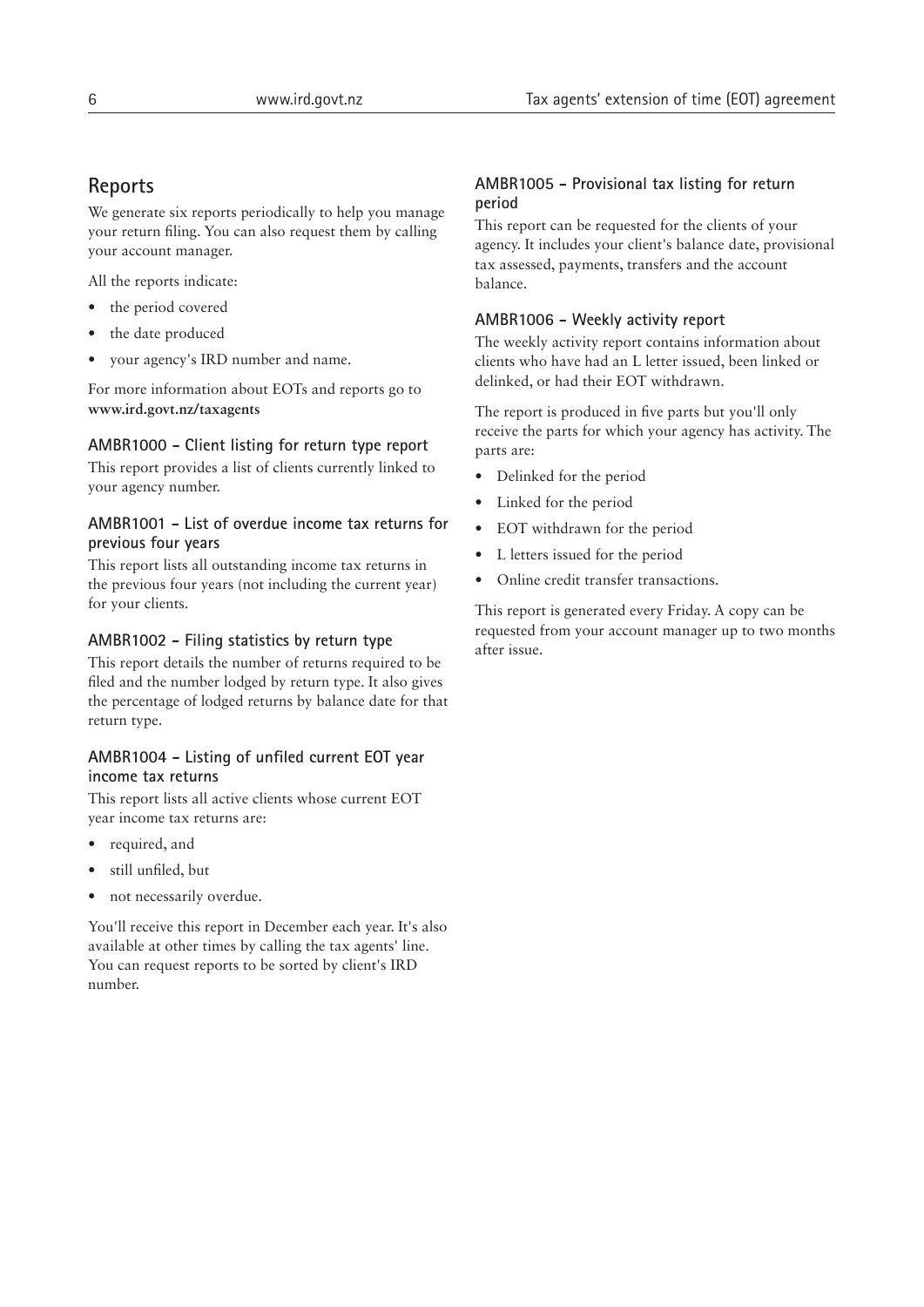# **Copy of the "L letter"**

 Inland Revenue Private Bag Telephone Facsimile

 IRD number Our reference

Dear

**Information required to furnish your income tax return.**

Your tax agent has an extension of time arrangement with Inland Revenue and you qualify to file your <u>income</u> tax return up to 31 March \_\_\_\_.

At the time this letter was written you hadn't given your tax agent all the information they need to prepare this return.

Please provide this information to your tax agent immediately so they can file this return on time.

If your return is not filed on time Inland Revenue will begin action to ensure the outstanding return is filed.

This could result in:

- late filing penalty charges
- a default assessment
- withdrawal of the extension of time
- prosecution.

If you have now provided the information to your tax agent, please ignore this letter.

If you have any questions, please contact Inland Revenue on 0800 377 774.

Yours sincerely